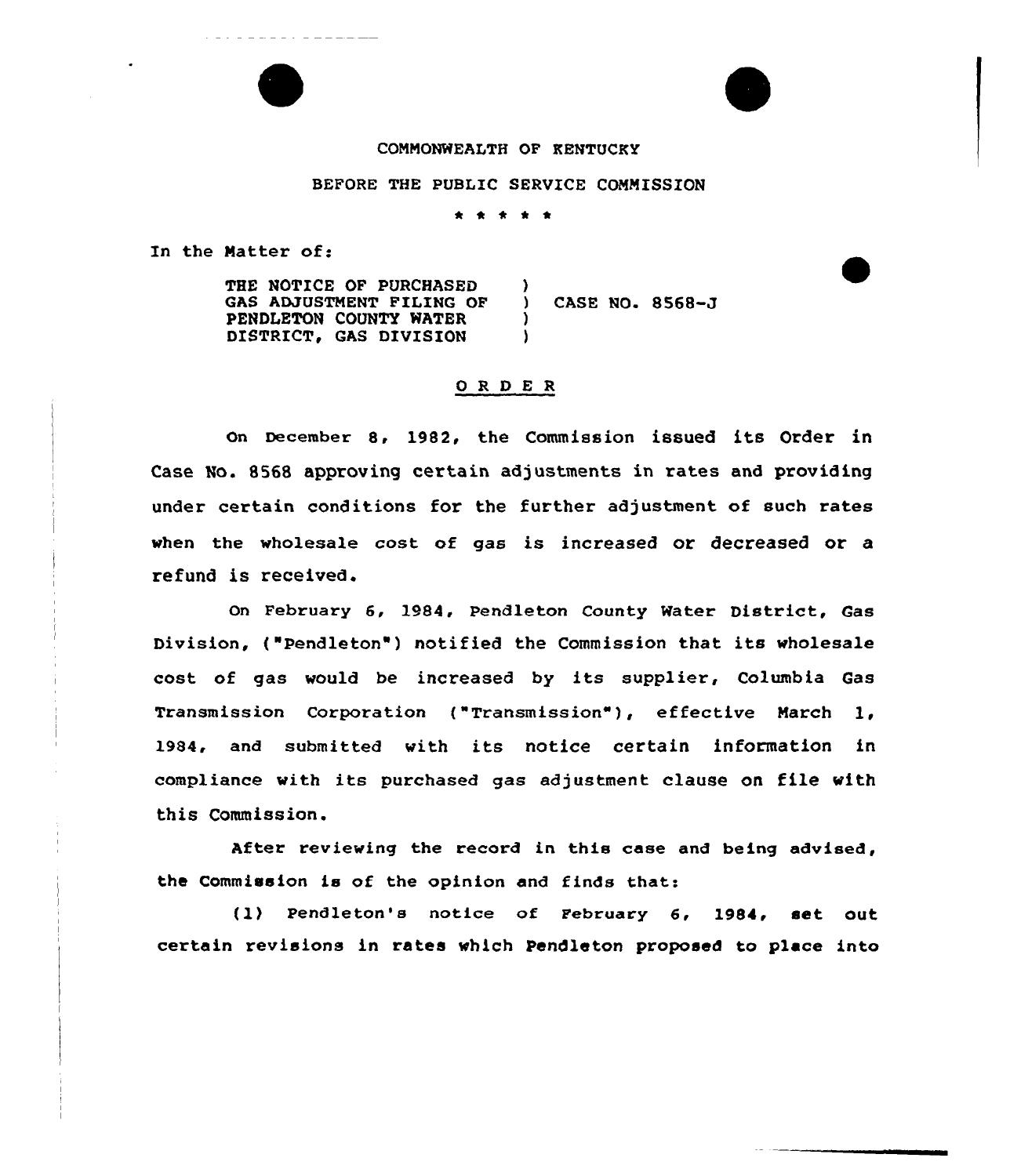effect, said rates being designed to pass on the wholesale increase in price from its supplier in the amount of \$9,977 or 4.65 cents per Ncf.

{2) Transmission has filed an application for increased rates to become effective Narch 1, 1984, with the Federal Energy Regulatory Commission.

(3) Pendleton's adjustment in rates under the purchased gas adjustment provisions approved by the Commission in its Order in Case No. 8568 dated December 8, 1982, is fair, just and reasonable and in the public interest and should be effective with gas supplied on and after Narch 1, 1984, subject to refund. This adjustment is subject to refund because Transmission's increase is subject to refund.

IT Is THEREFoRE oRDERED that the rates in the Appendix to this Order be and they hereby are authorized effective with gas supplied on and after Narch 1, 1984, subject to refund.

IT IS FURTHER ORDERED that within 30 days of the date of this Order Pendleton shall file with this Commission its revised tariffs setting out the rates authorized herein.

 $-2-$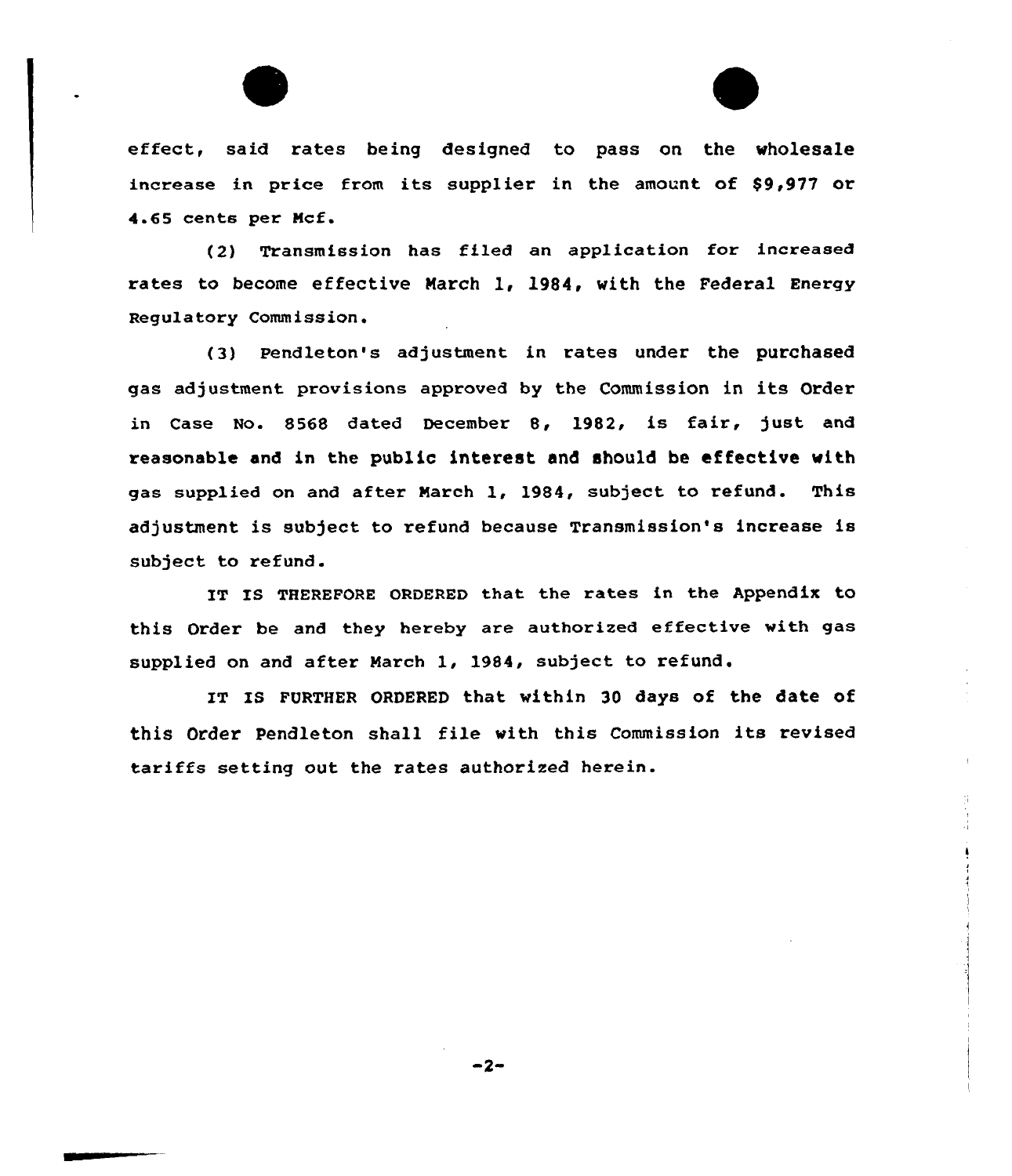

# Done at Frankfort, Kentucky, this 16th day of February, 1984.

PUBLIC SERVICE COMMISSION

Chairman Vice chairman Commissioner

ATTEST:

**Secretary**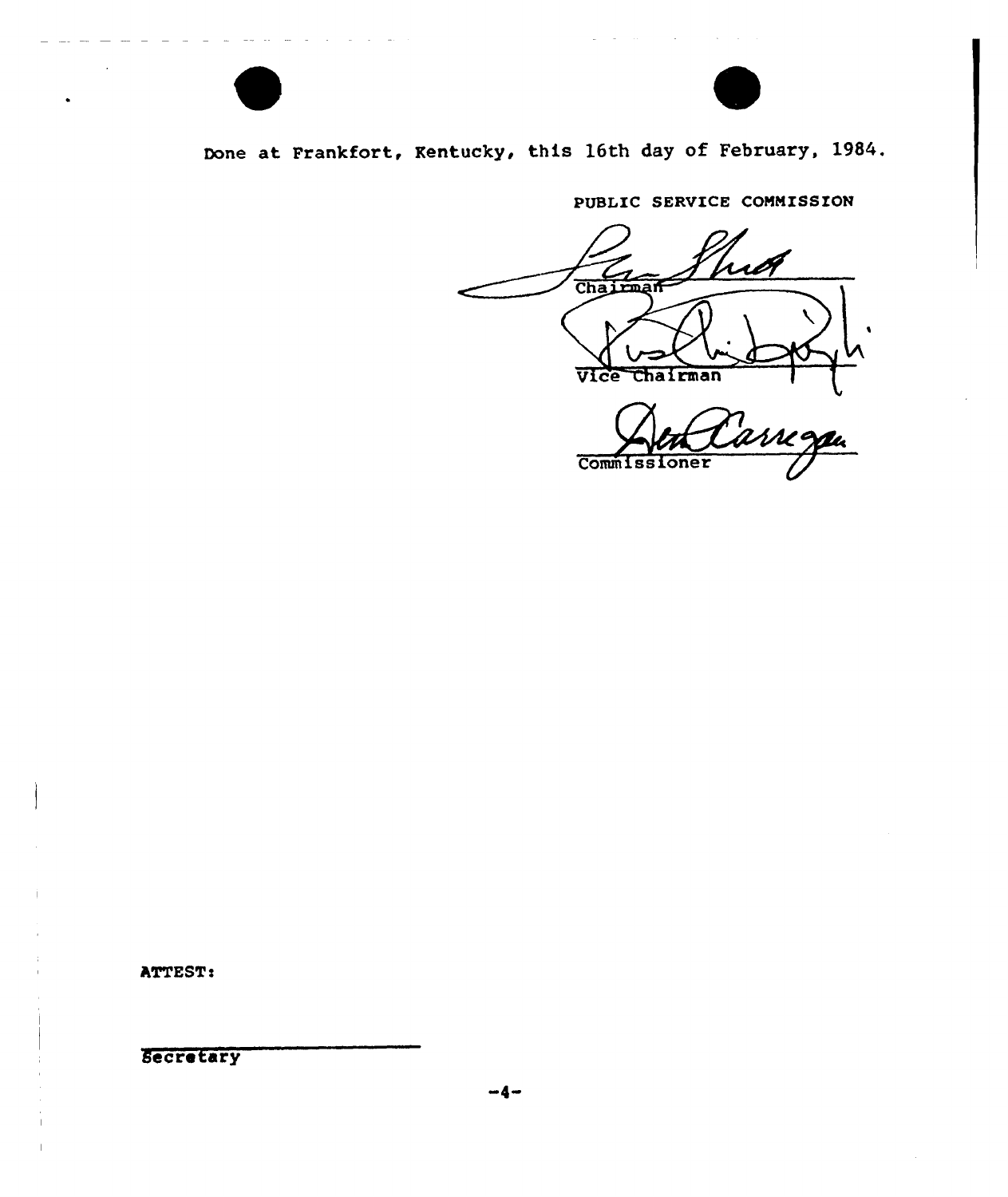

 $\mathcal{L} \in \mathcal{L}$ 

### APPENDIX A

APPENDIX TO AN ORDER OF THE PUBLIC SERVICE COMMISSION IN CASE NO. 8568-J DATED FEBRUARY 16, 1984

The following rates are prescribed for the customers served by Pendleton County Water District, Gas Division. All other rates and charges not specifically mentioned herein shall remain the same as those in effect under the authority of the Commission prior to the date of this Order.

| RATES: Monthly                                                                                                                      | <b>Rates per Unit</b>                                                                                 |
|-------------------------------------------------------------------------------------------------------------------------------------|-------------------------------------------------------------------------------------------------------|
| Residential:                                                                                                                        |                                                                                                       |
| 0 - 1 Mcf (Minimum Charge)<br>$1 - 2$ Mcf<br>$2 - 6$ Mcf<br>Over 6 Mcf                                                              | \$6.48 Per Month<br>5.889 Per Mcf<br>5.636 Per Mcf<br>5.586 Per Mcf                                   |
| Commercial:                                                                                                                         |                                                                                                       |
| $0 - 1$ Mcf (Minimum Charge)<br>$1 - 20$ Mcf<br>$20 - 30$ Mcf<br>$30 - 40$ Mcf<br>$40 - 50$ Mcf<br>Over 50 Mcf<br>SMALL INDUSTRIAL: | \$7.03 Per Month<br>5.586 Per Mcf<br>5.536 Per Mcf<br>5.486 Per Mcf<br>5.436 Per Mcf<br>5.386 Per Mcf |
| All Mcf                                                                                                                             | \$5.345 Per Mcf                                                                                       |
| SPECIAL CONTRACTS:<br>Interruptible Service:                                                                                        |                                                                                                       |
| Griffin Industries, Inc.,                                                                                                           | 84.876 Per Mcf                                                                                        |
| Firm Gas Service:                                                                                                                   |                                                                                                       |
| MAGO Construction Co., Inc.,                                                                                                        | \$5.089 Per Mcf                                                                                       |